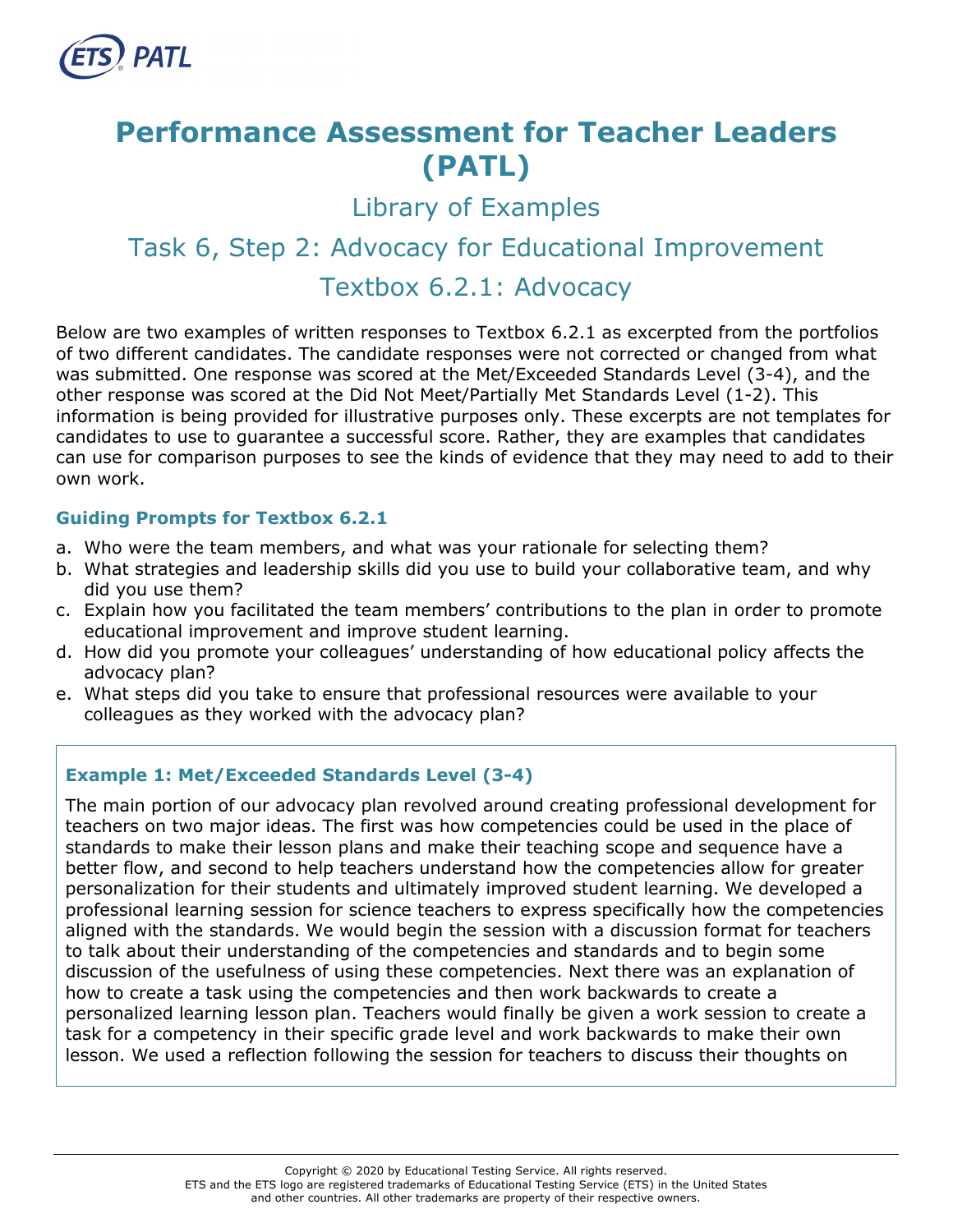#### **Example 1: Met/Exceeded Standards Level (cont'd.)**

competencies, and planned a follow up session in 3 weeks to check in with teachers and debrief.

The main stakeholders who had a part in our plan were our parents. We sent out emails to our parent population to find their understanding of the county plans for competencies. We then used communication with these stakeholders to explain the usefulness and specific techniques that would be implemented while teachers were using these competencies in their classrooms. We made it our goal for parents to know exactly what was going on in their child's classrooms so they would understand how we were seeking to meet the needs of their child. In the future we would like to involve stakeholders through walkthroughs during the school day provided for our stakeholders to see what we are doing. We have an open door policy in our school and we strive to let our community be a part of everything that we do.

#### **Refer to the [Task 6](http://gace.ets.org/s/pdf/gace_teacher_leadership_assessment_task_6_rubric.pdf) Rubric and ask yourself:**

In the candidate's description of his or her team, where is there evidence of the following?

- The implementation of procedures to advocate for the selected educational improvement and student learning based on the plan
- How the activities undertaken by the team involved stakeholders and advocated effectively, within and beyond the school community, to have an impact on the educational system and to improve student learning

Why is the candidate's response *detailed* and *aligned?*

#### **Example 2: Did Not Meet/Partially Met Standards Level (1-2)**

To advocate for increased availability and use of technology for students at the school, a new vision for the school was developed. To extend the vision of the school, it was essential that it was communicated to all stakeholders with a vested interest. It was communicated to all students, faculty and the community using a variety of cultually diverse displays throughout the school, inside and out. Also, there was a copy of the plan placed on the school website and newsletters were sent home to parents in English and Spanish. All faculty meetings included a restatement of the vision to keep it at the forefront of everyone's mind.

#### **Refer to the [Task 6](http://gace.ets.org/s/pdf/gace_teacher_leadership_assessment_task_6_rubric.pdf) Rubric and ask yourself:**

In the candidate's description of his or her team, where is there evidence of the following?

- The implementation of procedures to advocate for the selected educational improvement and student learning based on the plan
- How the activities undertaken by the team involved stakeholders and advocated effectively, within and beyond the school community, to have an impact on the educational system and to improve student learning

Why is the candidate's response *trivial* and *ineffective?*